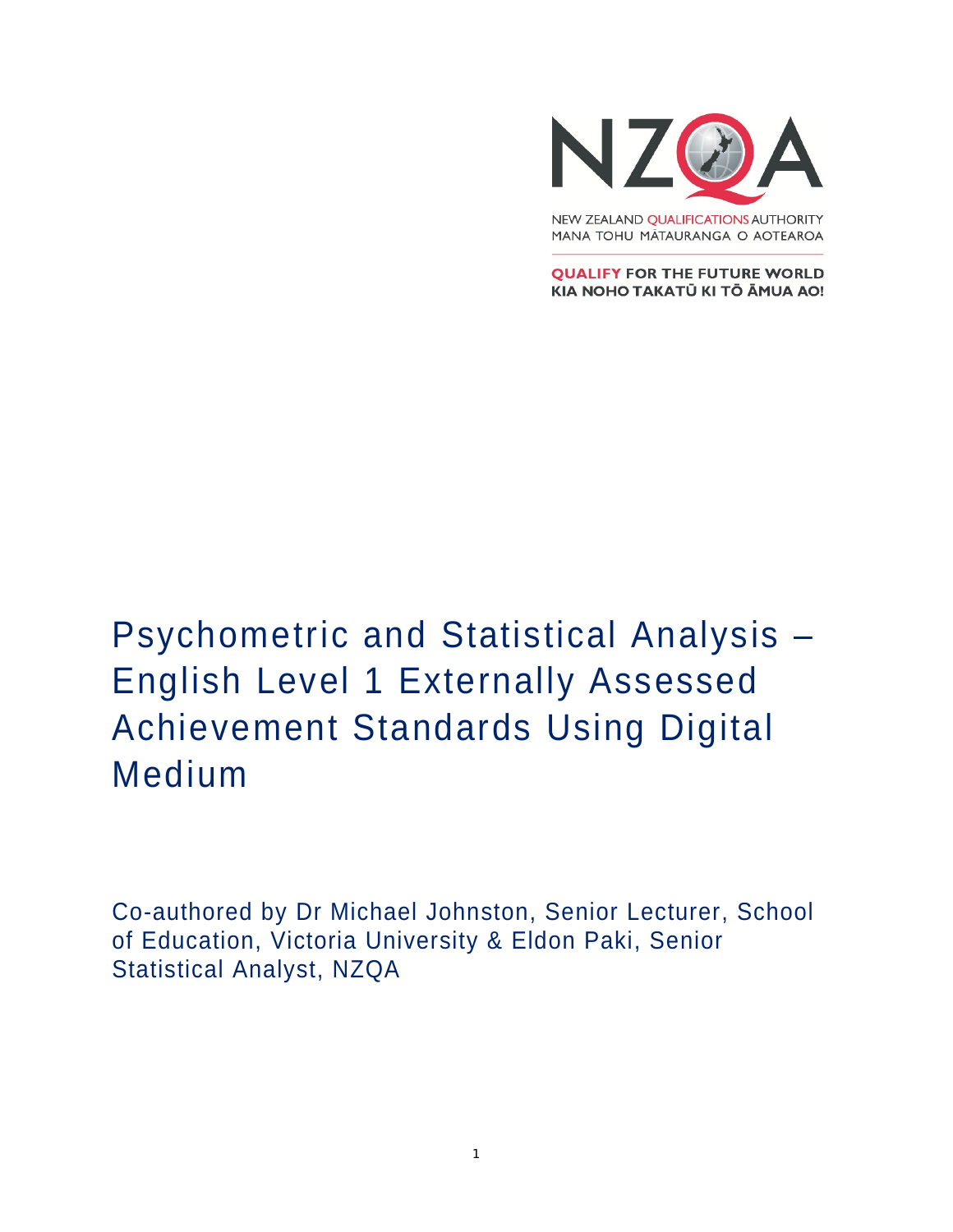# Psychometric and statistical analysis - English Level 1 externally-assessed achievement standards using digital medium

### **Introduction**

This report presents statistical analyses comparing the psychometric properties of external assessments for Level 1 English presented and completed in digital format, with those of the same assessments presented and completed in paper format. The data supporting these analyses were the externally-assessed Level 1 English results for all students from the 35 schools that participated in the 2016 Pilot of the digital assessment format. While there were sufficient results from the digital format to support a reliable analysis, there were approximately four times as many results at these schools from assessments completed on paper format as there were from those completed digitally. These paper-format results from the participating schools provided the data against which to compare the digital-format data in the present analyses.

## Summary of Findings

There were some statistically significant differences between the results distributions for digitaland paper-format assessments. Specifically, for two of the three Level 1 English standards in the digital Pilot, percentages of Achieved results were significantly higher for paper-format assessments than for digital-format assessments, and percentages of Excellence results were significantly and commensurately lower. Rasch analyses showed significant differences in difficulty parameters that were consistent with the differences in the percentage-distributions of results.

In interpreting these differences, it is important to consider that the groups of students undertaking assessments in each of the digital and paper formats were self-selecting and that there is therefore no basis to assume that the two groups were equal in ability, or that they ought to have attained the same distributions of results. Indeed there is some evidence, albeit relatively weak, to suggest that more confident – and therefore possibly more able – students might have been more likely than less confident (and able) students to opt for digital-format assessment (see commentary on Table 1 below). In any event, the differences in percentages of students attaining Achieved and Excellence and the associated differences in the Rasch model parameters cannot be taken as reliable evidence that either format provided a performance advantage.

A pair of regression analyses investigating the relationship between internal assessment and external assessments under each of the digital and paper formats showed no differences in model parameters. Thus, the present results show no evidence that the validity of the two assessments formats differ, if the validity of external assessment is operationalised in terms of its predictive relationship with internal assessment.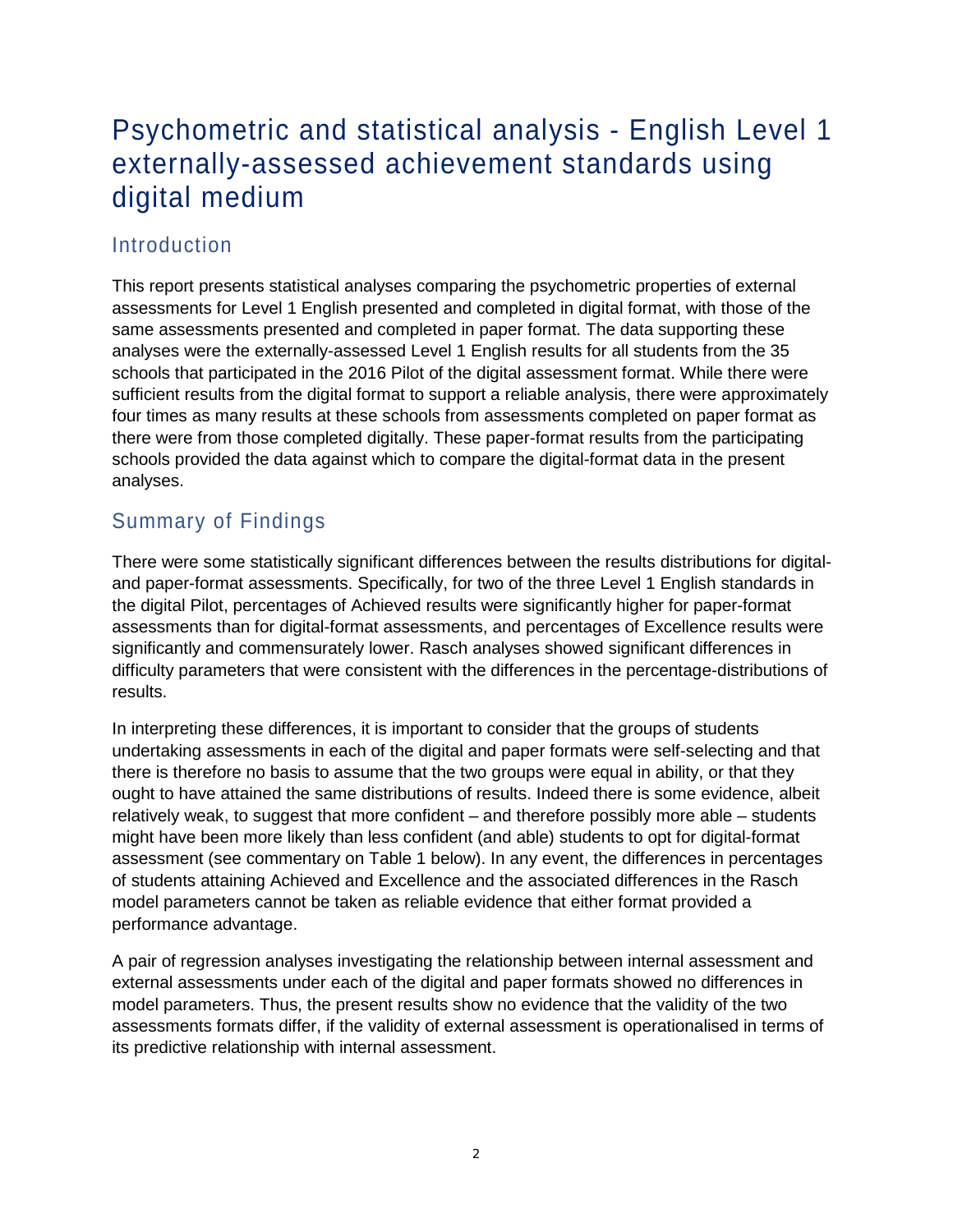#### Results

Most of the 35 participating schools had results for all three externally-assessed Level 1 English standards: 90849, 90850, and 90851 and most had at least some students completing each standard in each of the digital and paper formats.

#### **Comparison of grade distributions for digital and paper formats**

Table 1 shows the number and name of each externally-assessed achievement standard for Level 1 English, as well as the total numbers of results for each of the paper and digital formats at the participating schools, and the proportions of all results that were for students completing each standard in digital format. While similar percentages (between 16.7% and 20.6%) of candidates for each standard used digital format, the standard with the fewest results overall (90851) had the least proportion of candidates undertaking it in digital format, and the standard with the greatest number of results overall (90850) had the greatest proportion of candidates undertaking it in digital format. A plausible explanation for this is that students might have been less likely to opt to use the digital format for standards for which they felt less confident. (This interpretation rests on an assumption that greater numbers of results reflect greater student confidence.)

| Standard<br><b>Number</b> | <b>Standard Title</b>                                                                                                             | Total<br>results:<br>Digital<br>format | Total<br>results:<br>Paper<br>format | Digital<br>format<br>results as<br>percentages<br>of all results |
|---------------------------|-----------------------------------------------------------------------------------------------------------------------------------|----------------------------------------|--------------------------------------|------------------------------------------------------------------|
| 90849                     | Show understanding of specified<br>aspect(s) of studied written text(s),<br>using supporting evidence                             | 742                                    | 3,183                                | 18.9                                                             |
| 90850                     | Show understanding of specified<br>aspect(s) of studied visual or oral<br>text(s), using supporting evidence                      | 835                                    | 3,221                                | 20.6                                                             |
| 90851                     | Show understanding of significant<br>aspects of unfamiliar written text(s)<br>through close reading, using<br>supporting evidence | 587                                    | 2,919                                | 16.7                                                             |

*Table 1: Total numbers of results for Level 1 externally-assessed achievement standards in English at the 34 schools participating in the digital assessment Pilot*

Figure 1 compares the distributions of grades for digital and paper formats for each of the three Level 1 externally-assessed achievement standards in English. For all three standards, the percentage of *Not Achieved* and *Achieved* grades was higher for paper format than for digital format, and the percentages of *Merit* and *Excellence* grades were commensurately lower. Z tests showed that the differences between the two formats in the percentages of *Achieved* and *Excellence* grades were statistically significant (*p*<.05) for standards 90849 and 90850; no other differences were significant.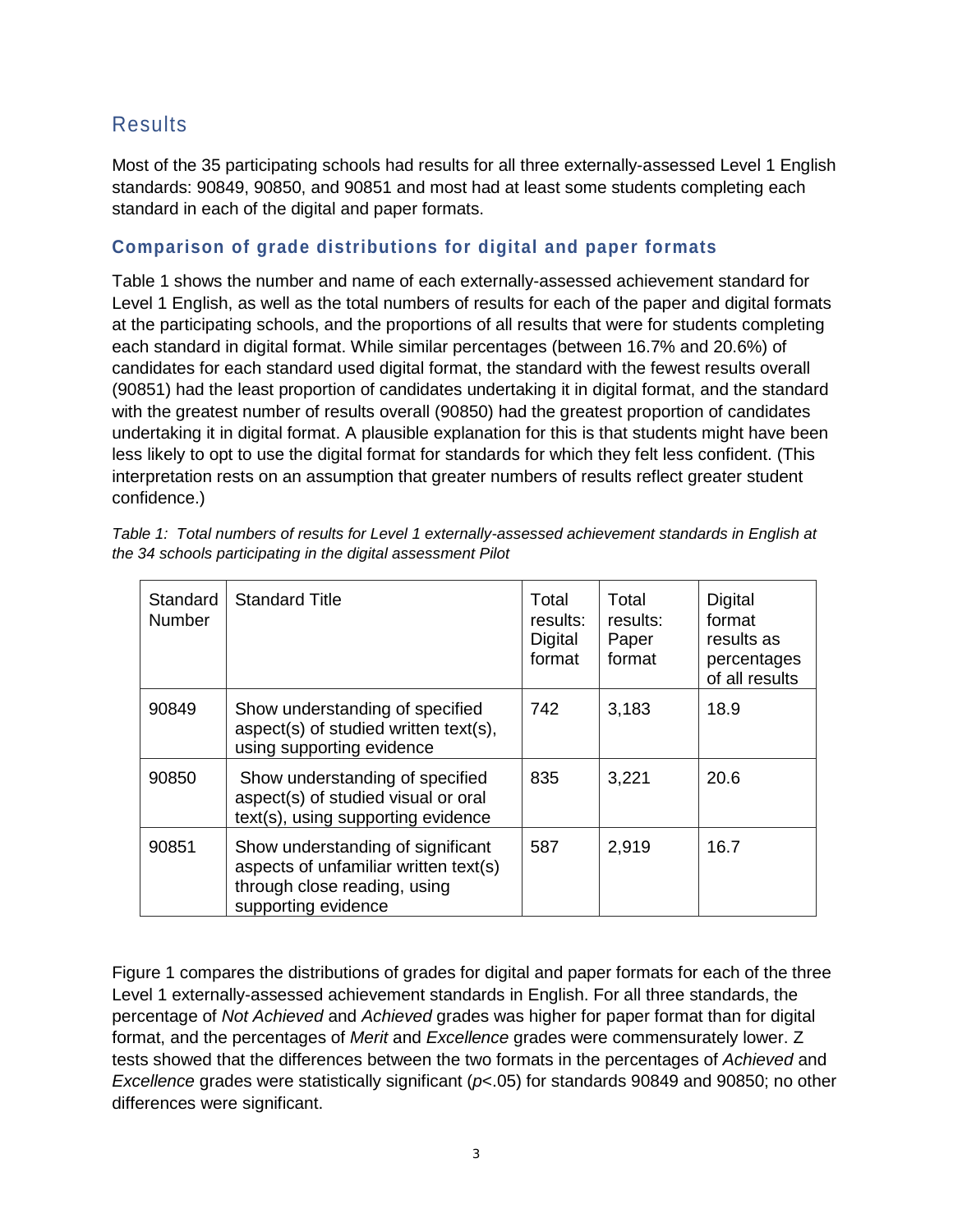

*Figure 1.: Comparisons of digital and paper results distributions for Level 1 externally-assessed achievement standards in English at schools participating in the digital Pilots. Vertical bars denote standard errors.* 

It is important to note that the observed differences in the results distributions for the two formats might be attributable to differences in relative capability between candidates completing assessments in the digital format and those completing them in paper format. In particular, more capable students might, on average, have felt more confident to use the digital format than less capable students. This would be consistent with the data in Table 1 showing that the proportion of students undertaking digital assessment in each standard was correlated with the total number of results: Students may have been more likely to undertake digital assessment for standards for which they felt relatively confident.

Full results distributions for each standard and each school, for each of the digital and paper formats are shown in an appendix.

#### **Comparison of Rasch difficulty parameters for digital and paper formats**

Subsets of students were identified who completed assessments only in digital format and only in paper format. Three Rasch analyses were conducted for each of these subsets to identify difficulty parameters associated with grades of *Achieved* or better, grades of *Merit* or *Excellence* and grades of *Excellence*. In each of these analyses, the individual standards were treated as items, so that the measurement scale on which the difficulty parameters were estimated reflected aggregated performance across the three standards, allowing for a quantitative (interval scale) comparison of difficulty. Figure 2 shows comparisons of these parameters for each of the three standards.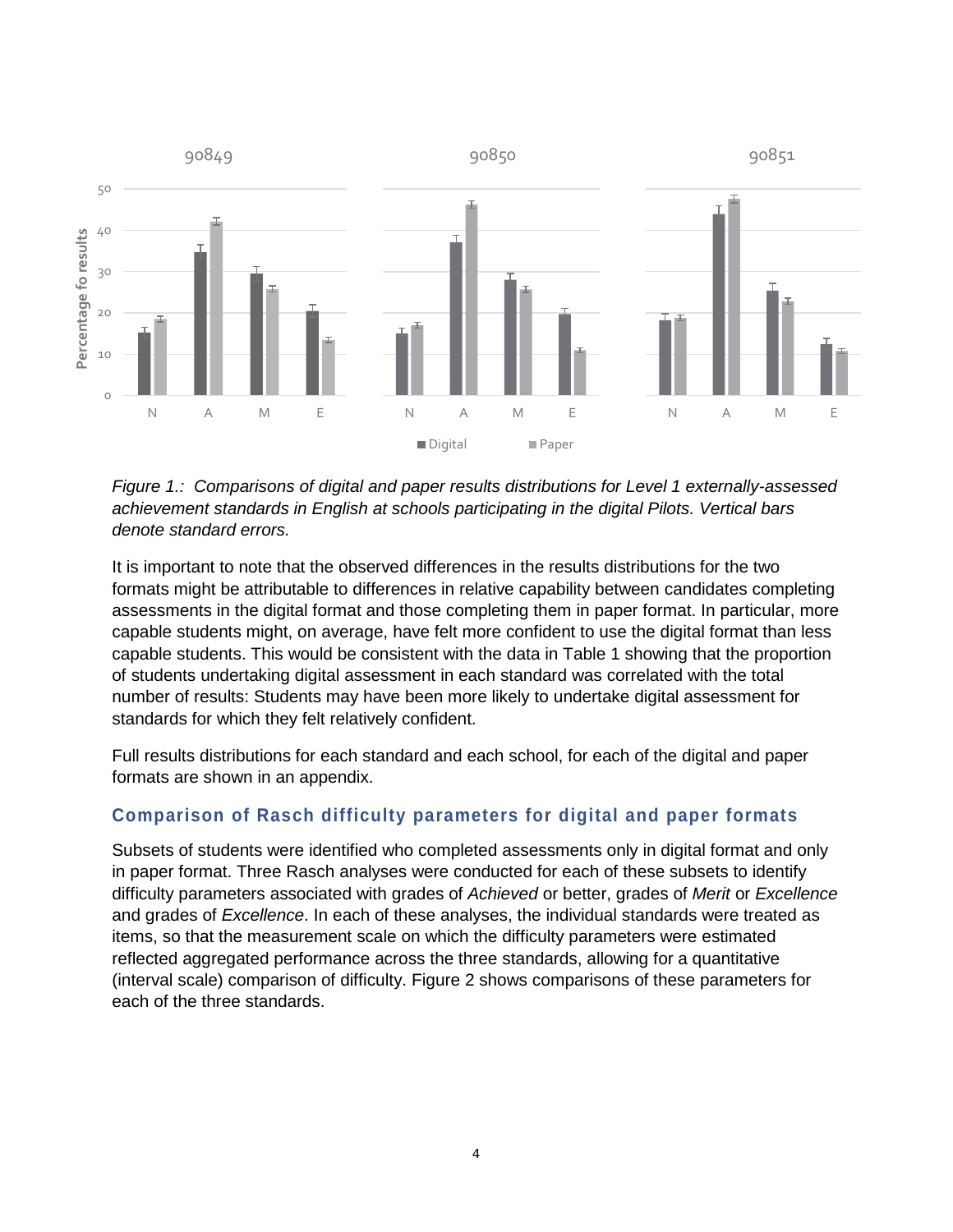

*Figure 2.: Comparisons of Rasch difficulty parameters for attaining grades of Achieved or better (AME), Merit or better (ME) and Excellence (E), for digital and paper formats for each externally-assessed Level 1 achievement standard in English. Vertical bars denote standard errors.*

For all three standards the difficulty parameters associated with attaining grades of *Achieved* or better were very similar for digital and paper formats, but the parameters associated with grades of *Merit* or better and with grades of *Excellence* were somewhat higher for the paper format than for the digital format. The differences between the pairs of parameter values for the two formats exceeded the 95% confidence interval for the difference in the case of ME for standard 90849, and for ME and E for standard 90850. These differences may therefore be treated as being statistically significant. No other differences between pairs of parameters exceeded the 95% confidence interval for the difference.

#### **Analysis of the relative validity of digital and paper formats**

This section of the report investigates the extent to which the results of the digital and paper mediums are equivalent in terms of their predictive relationships with internally-assessed achievement standards at Level 1. This constitutes a limited check on the relative validity of the two assessment formats; any significant difference in the predictive relationship with internal assessment could comprise an associated difference in validity.

The performance variables for the two external assessment formats comprised the ability estimates for each candidate resulting from the Rasch analysis described above. A third Rasch analysis was carried out on the internally-assessed results of both the students who completed external assessments digitally and those who completed them on paper. Like the analyses of the two external assessment formats, this analysis treated individual internally-assessed standards as items, yielding an interval-scale measurement variable as an aggregate measure of performance across internally-assessed standards.

A least-squares linear regression analysis was used to model the relationship between digitalformat external assessment and internal assessment and another to model the relationship between paper-format external assessment and internal assessment. Figure 3 depicts two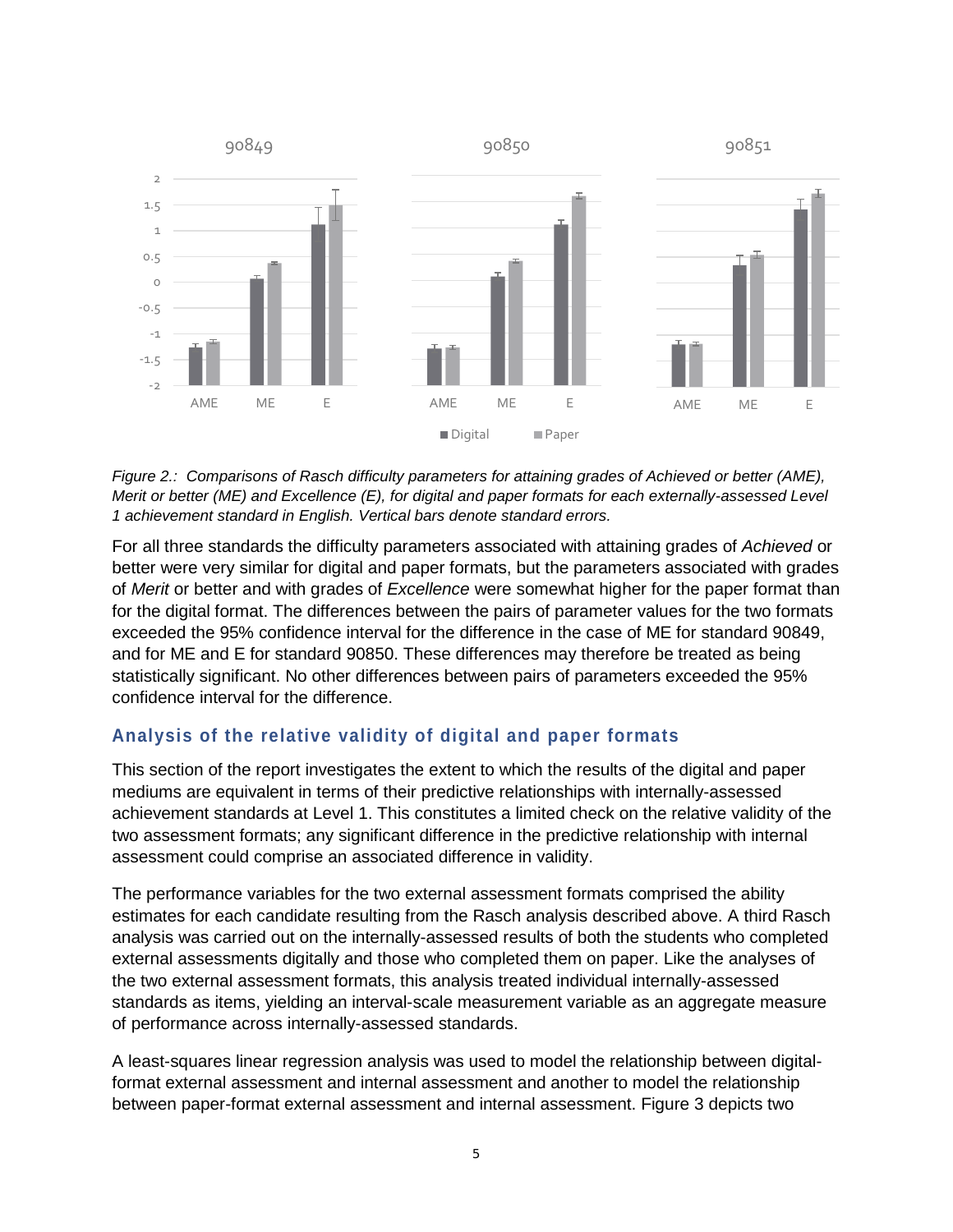scatterplots, with regression lines, showing the relationship between digital-format external assessment and internal assessment (upper panel) and paper-format external assessment and internal assessment (lower panel).

A comparison of the constant and slope and parameters estimated under regression models for each external assessment format allows for a statistical comparison of the equivalence of the predictive relationships. These comparisons showed that the differences between both the constants and the slope parameters were well inside the 95% confidence intervals for their respective differences. Thus there is no evidence that the two formats differed in respect of their validity, in terms of the predictive relationship between external and internal assessment.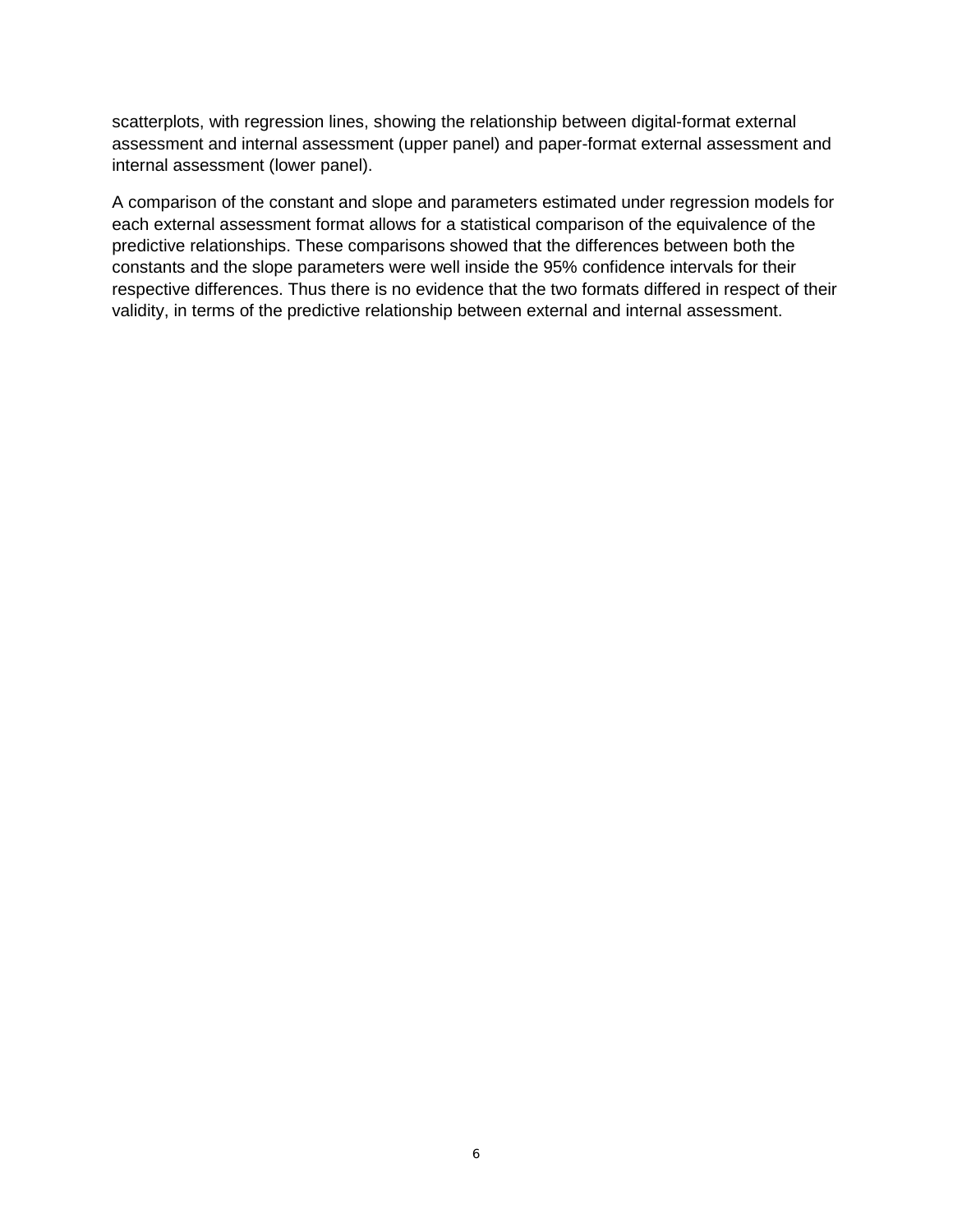*Figure 3.: Scatterplots with regression lines showing the relationships between Rasch ability parameters estimated for external assessment and internal assessment. The upper panel shows the relationship for digital-format external assessment and the lower panel the relationship for paper-format external assessment.* 

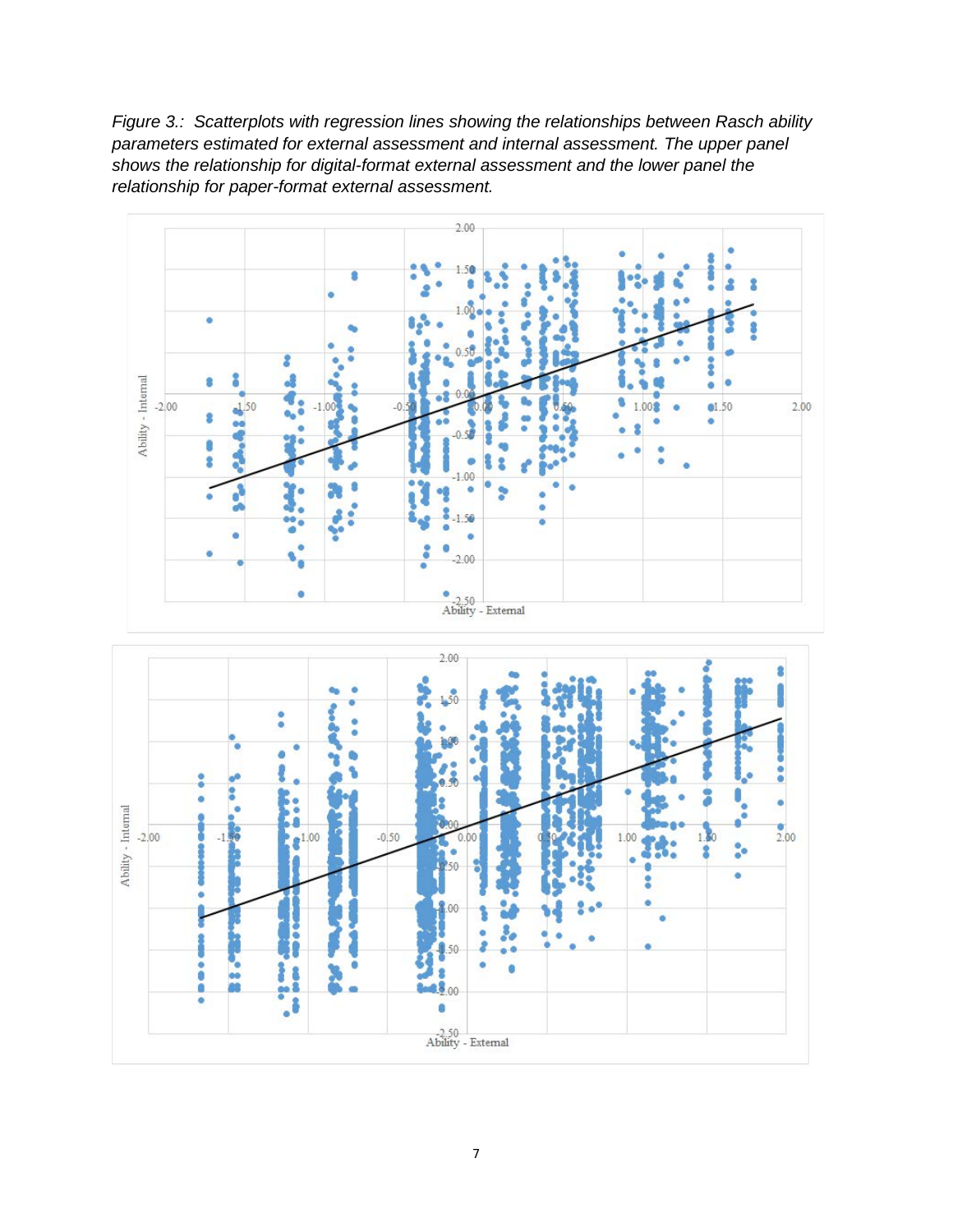#### APPENDIX

#### *Numbers of results in each grade category for standard 90849 for each participating school by medium of delivery.*

|                |                           | 90849                   |                           |                  |                           |                  |                 |                |                |  |  |
|----------------|---------------------------|-------------------------|---------------------------|------------------|---------------------------|------------------|-----------------|----------------|----------------|--|--|
|                |                           | <b>Digital</b>          |                           |                  |                           | Paper            |                 |                |                |  |  |
| <b>School</b>  | <b>Decil</b><br>е         | N                       | A                         | M                | Е                         | N                | A               | M              | E              |  |  |
| $\mathbf{1}$   | $\boldsymbol{9}$          |                         | 5                         | 11               | $\overline{4}$            | 40               | 144             | 45             | 11             |  |  |
| $\overline{2}$ | 4                         | $\sqrt{5}$              | 12                        | 14               | 6                         | 60               | 74              | 18             | $\overline{2}$ |  |  |
| $\mathbf{3}$   | 8                         |                         |                           | $\mathbf{1}$     | $\overline{2}$            | 57               | 104             | 64             | 26             |  |  |
| 4              | 4                         | $\overline{2}$          | 11                        | 1                | $\sqrt{5}$                | 52               | 71              | 24             | 19             |  |  |
| 5              | 8                         | $\overline{\mathbf{4}}$ | $\overline{7}$            | $\sqrt{3}$       | $\ensuremath{\mathsf{3}}$ | 22               | 77              | 56             | 23             |  |  |
| 6              | $\boldsymbol{9}$          | $\mathfrak{B}$          | 22                        | 36               | 19                        | 11               | 87              | 88             | 50             |  |  |
| $\overline{7}$ | 10                        | $\mathbf 1$             | 18                        | 8                | 17                        | $\overline{4}$   | 21              | 41             | 26             |  |  |
| 8              | 10                        | $\mathbf 1$             | $\overline{7}$            | 5                | 8                         | 3                | 27              | 51             | 57             |  |  |
| 9              | 10                        | 3                       | 33                        | 64               | 46                        | 4                | 15              | 30             | 8              |  |  |
| 10             | $\mathbf{1}$              | $\mathbf 2$             |                           |                  |                           |                  |                 |                |                |  |  |
| 11             | 5                         | $\mathbf{1}$            | 6                         | $\sqrt{5}$       | $\mathbf 1$               | 78               | 83              | 35             | 18             |  |  |
| 12             | $\,6\,$                   | 1                       | 12                        | $\boldsymbol{9}$ | $\mathbf 1$               | $\mathbf{3}$     | 12              | 8              | $\mathbf{3}$   |  |  |
| 13             | $\ensuremath{\mathsf{3}}$ | $\overline{2}$          | 5                         |                  |                           |                  |                 |                |                |  |  |
| 14             | $\overline{7}$            |                         |                           |                  |                           | 14               | 54              | 49             | 21             |  |  |
| 15             | $\boldsymbol{9}$          | $\mathbf{1}$            | $\mathbf{1}$              | $\overline{2}$   |                           | 29               | 84              | 46             | 9              |  |  |
| 16             | $\mathsf 3$               | 18                      | $\mathbf{1}$              | $\mathbf{1}$     |                           | 8                | 3               |                |                |  |  |
| 17             | $\mathbf{1}$              | 6                       | 3                         | $\mathbf 1$      |                           | $\overline{2}$   | $\mathbf 1$     | $\overline{2}$ |                |  |  |
| 18             | $\,6\,$                   | $\mathbf 1$             | $\ensuremath{\mathsf{3}}$ | $\mathbf 1$      |                           | 56               | 77              | 22             | 12             |  |  |
| 19             | $\mathbf 5$               |                         | $\sqrt{3}$                | $\mathbf 1$      | $\mathbf 1$               | $\overline{7}$   | 26              | 16             | 4              |  |  |
| 20             | 4                         |                         |                           |                  |                           | $\boldsymbol{9}$ | $30\,$          | 11             | $\,6\,$        |  |  |
| 21             | $\overline{4}$            | 15                      | 6                         | 2                | 2                         | 12               | 15              | 6              | $\mathbf{1}$   |  |  |
| 22             | 8                         | $\mathbf{1}$            | 13                        | $\overline{7}$   | 3                         | 13               | 36              | 25             | 16             |  |  |
| 23             | $\mathbf 1$               | 15                      | 11                        | $\overline{1}$   |                           | 2 <sup>1</sup>   | $2\overline{)}$ |                |                |  |  |
| 24             | 6                         | $\mathbf 1$             |                           |                  |                           | $\mathbf{1}$     | $\mathbf{1}$    | $\mathbf{1}$   | $\overline{2}$ |  |  |
| 25             | 4                         | 11                      | 16                        | 4                | $\overline{2}$            | 4                | $\mathbf{1}$    | $\mathbf{1}$   |                |  |  |
| 26             | 6                         |                         |                           |                  |                           | 12               | 86              | 35             | 6              |  |  |
| 27             | 9                         | 1                       | $\mathbf{1}$              | 5                | 5                         | 8                | 30              | 23             | 29             |  |  |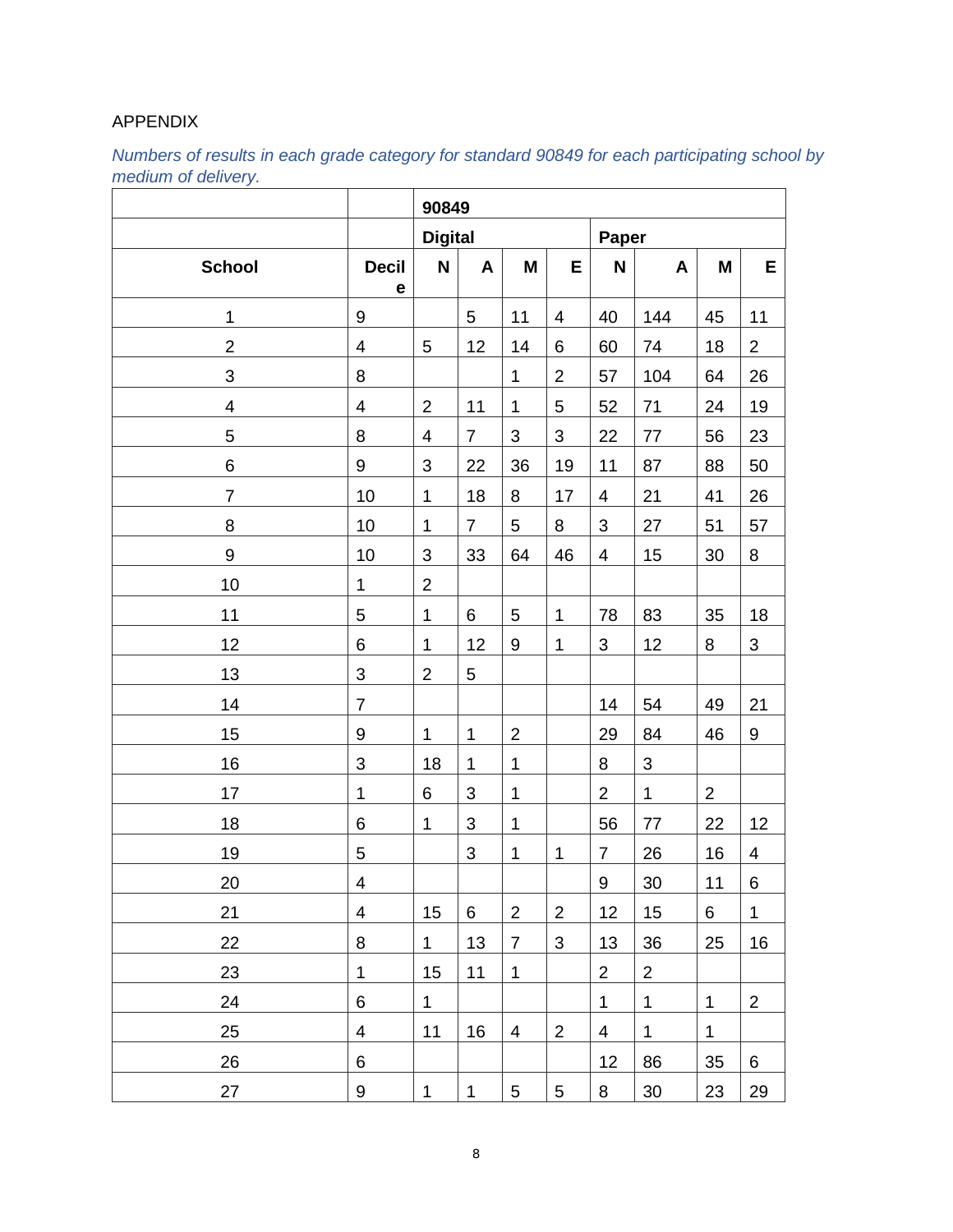| 28                                  | $\overline{7}$ |         | 1              |         | 1                    | 17             | 31    | 22             | 23             |
|-------------------------------------|----------------|---------|----------------|---------|----------------------|----------------|-------|----------------|----------------|
| 29                                  | 10             | 15      | 29             | 17      | 10                   | 10             | 15    | 18             | 11             |
| 30                                  | 8              | 1       | $\overline{4}$ | 5       | 1                    | 28             | 72    | 46             | 25             |
| 31                                  | 10             |         | $\overline{4}$ | 3       |                      | $\overline{7}$ | 25    | 17             | 12             |
| 32                                  | 6              | 1       | 13             | 8       | 4                    |                | 6     | 3              | $\overline{2}$ |
| 33                                  | 9              |         | 3              | 3       | 10                   |                |       | $\overline{2}$ | 1              |
| 34                                  | $\overline{2}$ |         |                |         |                      |                |       |                |                |
| 35                                  | 10             | 1       | 8              | 1       | 1                    | 17             | 33    | 16             | 6              |
| <b>Total</b>                        |                | 11<br>3 | 25<br>8        | 21<br>9 | 15<br>$\overline{2}$ | 59<br>0        | 1,343 | 82<br>1        | 42<br>9        |
| Proportion by medium of<br>delivery |                | .15     | .35            | .30     | .21                  | .19            | .42   | .26            | .14            |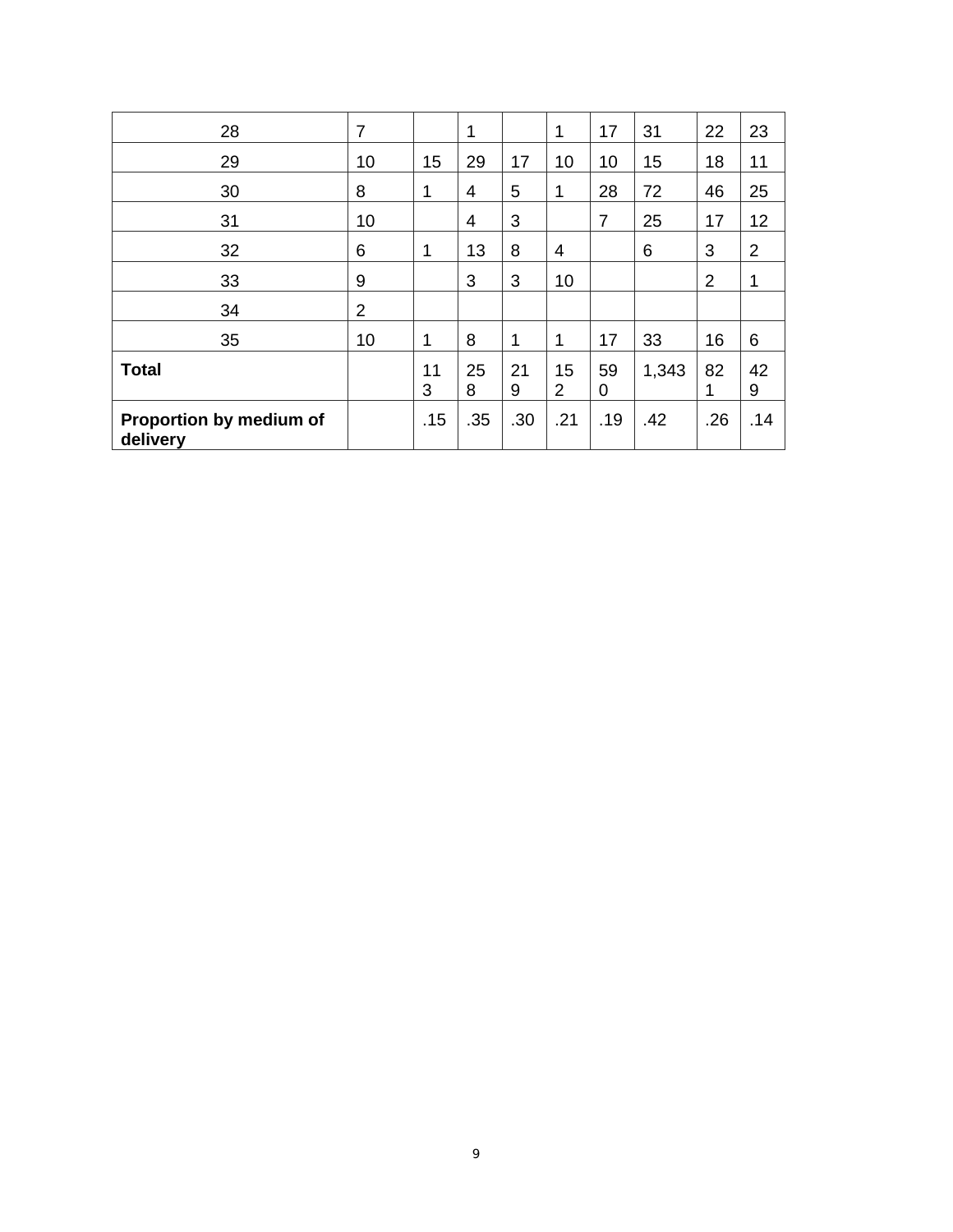*Numbers of results in each grade category for standard 90850 for each participating school by medium of delivery.* 

|                  |                         | 90850                   |                          |                |                |                |                |                |                           |  |
|------------------|-------------------------|-------------------------|--------------------------|----------------|----------------|----------------|----------------|----------------|---------------------------|--|
|                  |                         | <b>Digital</b>          |                          |                |                | Paper          |                |                |                           |  |
| <b>School</b>    | <b>Decil</b><br>е       | $\mathsf{N}$            | A                        | M              | E              | N              | A              | M              | E                         |  |
| $\mathbf 1$      | $\boldsymbol{9}$        |                         | 8                        | 6              | $\overline{4}$ | 29             | 113            | 54             | 10                        |  |
| $\overline{2}$   | $\overline{\mathbf{4}}$ | 6                       | 12                       | 12             | 11             | 67             | 98             | 34             | 5                         |  |
| $\mathfrak{S}$   | 8                       |                         |                          | $\overline{2}$ | $\mathbf 1$    | 38             | 112            | 64             | 18                        |  |
| $\overline{4}$   | 4                       | $\mathbf{1}$            | 12                       | 5              | $\overline{2}$ | 26             | 57             | 36             | 14                        |  |
| 5                | 8                       | $\mathbf 1$             | 5                        | 6              | 5              | 22             | 88             | 51             | 22                        |  |
| $\,6$            | $\boldsymbol{9}$        | $\overline{2}$          | 32                       | 20             | 21             | 5              | 79             | 52             | 49                        |  |
| $\overline{7}$   | 10                      | $\mathbf{1}$            | 15                       | 12             | 16             | 3              | 29             | 44             | 18                        |  |
| 8                | 10                      | $\sqrt{3}$              | 3                        | 8              | $\overline{7}$ | 9              | 37             | 49             | 48                        |  |
| $\boldsymbol{9}$ | 10                      | $\overline{\mathbf{4}}$ | 43                       | 48             | 45             | 1              | 23             | 29             | 8                         |  |
| 10               | $\mathbf 1$             |                         |                          |                |                | 1              | $\overline{2}$ | 1              |                           |  |
| 11               | 5                       | $\overline{2}$          | $\,6\,$                  | $\overline{7}$ | 1              | 67             | 117            | 35             | 13                        |  |
| 12               | 6                       | $\sqrt{3}$              | 11                       | $\overline{7}$ | $\overline{2}$ | 18             | 27             | 17             | 3                         |  |
| 13               | 3                       | 6                       | 17                       | 8              | 1              | 1              | $\mathbf 1$    |                |                           |  |
| 14               | $\overline{7}$          |                         |                          |                |                | 17             | 65             | 52             | 20                        |  |
| 15               | $\boldsymbol{9}$        | $\mathbf{1}$            | $\mathbf{1}$             | $\overline{2}$ |                | 30             | 96             | 47             | 13                        |  |
| 16               | 3                       | 18                      | $\overline{\mathcal{A}}$ | $\mathbf 1$    |                | $\overline{7}$ | 5              |                |                           |  |
| 17               | $\mathbf 1$             | $\mathsf 3$             |                          |                |                |                |                |                |                           |  |
| 18               | 6                       | $\mathbf 1$             | $\overline{2}$           | $\overline{c}$ |                | 45             | 102            | 39             | 14                        |  |
| 19               | 5                       |                         | 3                        | $\mathbf 1$    | 1              | 10             | 27             | 16             | 4                         |  |
| 20               | $\overline{4}$          | 8                       | 16                       | $\overline{2}$ |                | 15             | 32             | 20             | 5                         |  |
| 21               | 4                       | 16                      | 8                        | $\overline{2}$ |                | 13             | 13             | $\overline{4}$ | 5                         |  |
| 22               | 8                       | 8                       | 21                       | 13             | 9              | 19             | 60             | 35             | 22                        |  |
| 23               | $\mathbf{1}$            | 15                      | 8                        | $\overline{2}$ |                | $\overline{7}$ | $\mathbf 1$    |                |                           |  |
| 24               | 6                       | $\mathbf 1$             |                          | $\mathbf 1$    | 1              | 6              | 15             | 5              | $\ensuremath{\mathsf{3}}$ |  |
| 25               | $\overline{\mathbf{4}}$ | $\overline{7}$          | 14                       | $\overline{7}$ | $\overline{2}$ | 4              | $\mathbf{3}$   |                |                           |  |
| 26               | 6                       |                         | 6                        | 5              |                | 14             | 77             | 25             | 8                         |  |
| 27               | $\boldsymbol{9}$        |                         |                          | $\mathbf 1$    |                | 10             | 27             | 8              | 5                         |  |
| 28               | $\overline{7}$          |                         |                          |                |                |                |                |                |                           |  |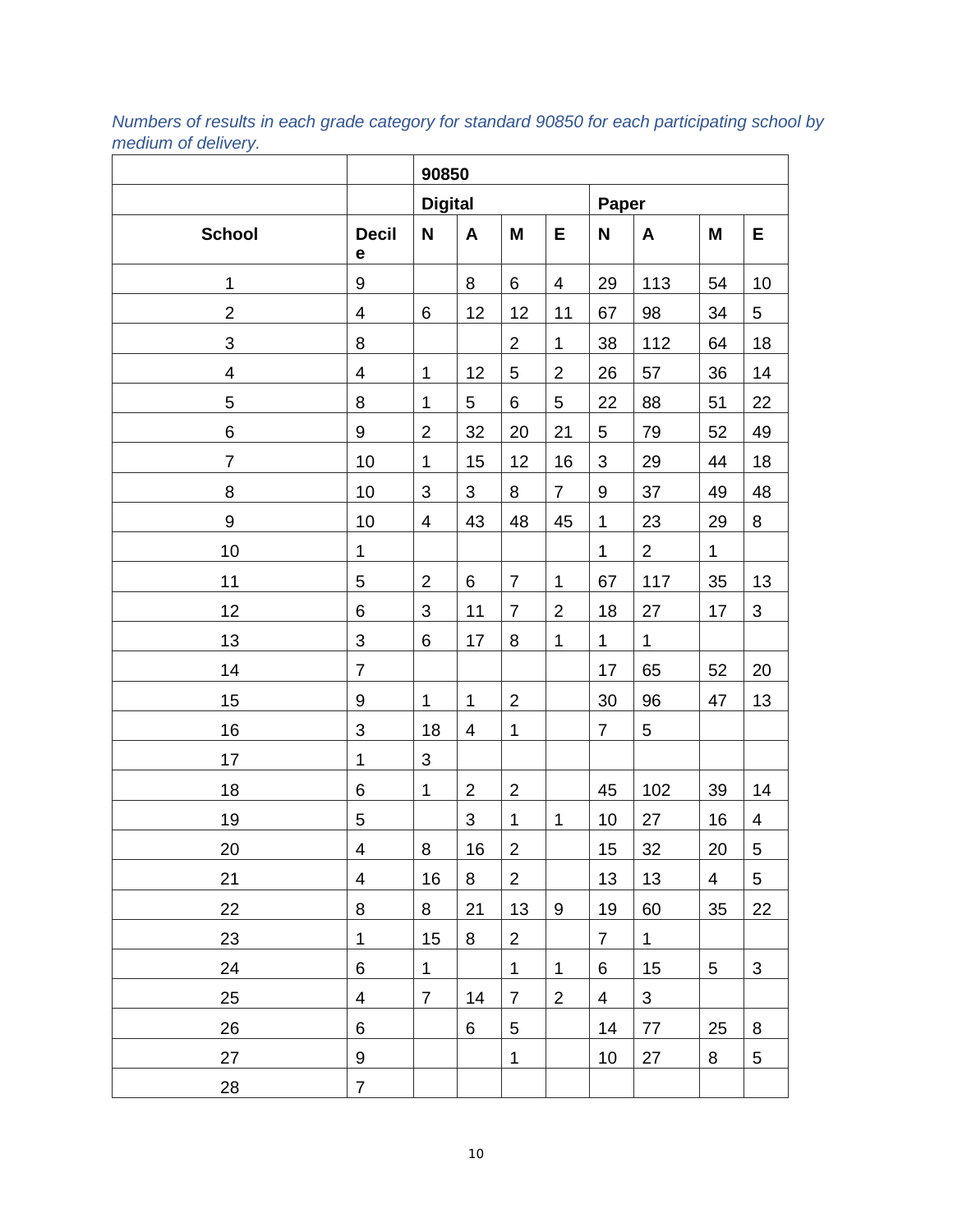| 29                                  | 10             | 11             | 26             | 22             | 18             | 13      | 21    | 12      | 8       |
|-------------------------------------|----------------|----------------|----------------|----------------|----------------|---------|-------|---------|---------|
| 30                                  | 8              | 1              | 3              | 5              | $\overline{2}$ | 21      | 63    | 58      | 23      |
| 31                                  | 10             | 1              | 4              | 4              | 3              | 9       | 25    | 15      | 3       |
| 32                                  | 6              | 1              | 10             | 13             | 6              | 13      | 36    | 6       |         |
| 33                                  | 9              | 1              | 10             | 8              | 6              |         | 1     | 1       |         |
| 34                                  | $\overline{2}$ | 2              | 3              |                |                |         |       |         |         |
| 35                                  | 10             | $\overline{2}$ | $\overline{7}$ | $\overline{2}$ | 1              | 9       | 37    | 20      | 11      |
| <b>Total</b>                        |                | 12<br>6        | 31<br>0        | 23<br>4        | 16<br>5        | 54<br>9 | 1,489 | 82<br>9 | 35<br>4 |
| Proportion by medium of<br>delivery |                | .15            | .37            | .28            | .20            | .17     | .46   | .26     | .11     |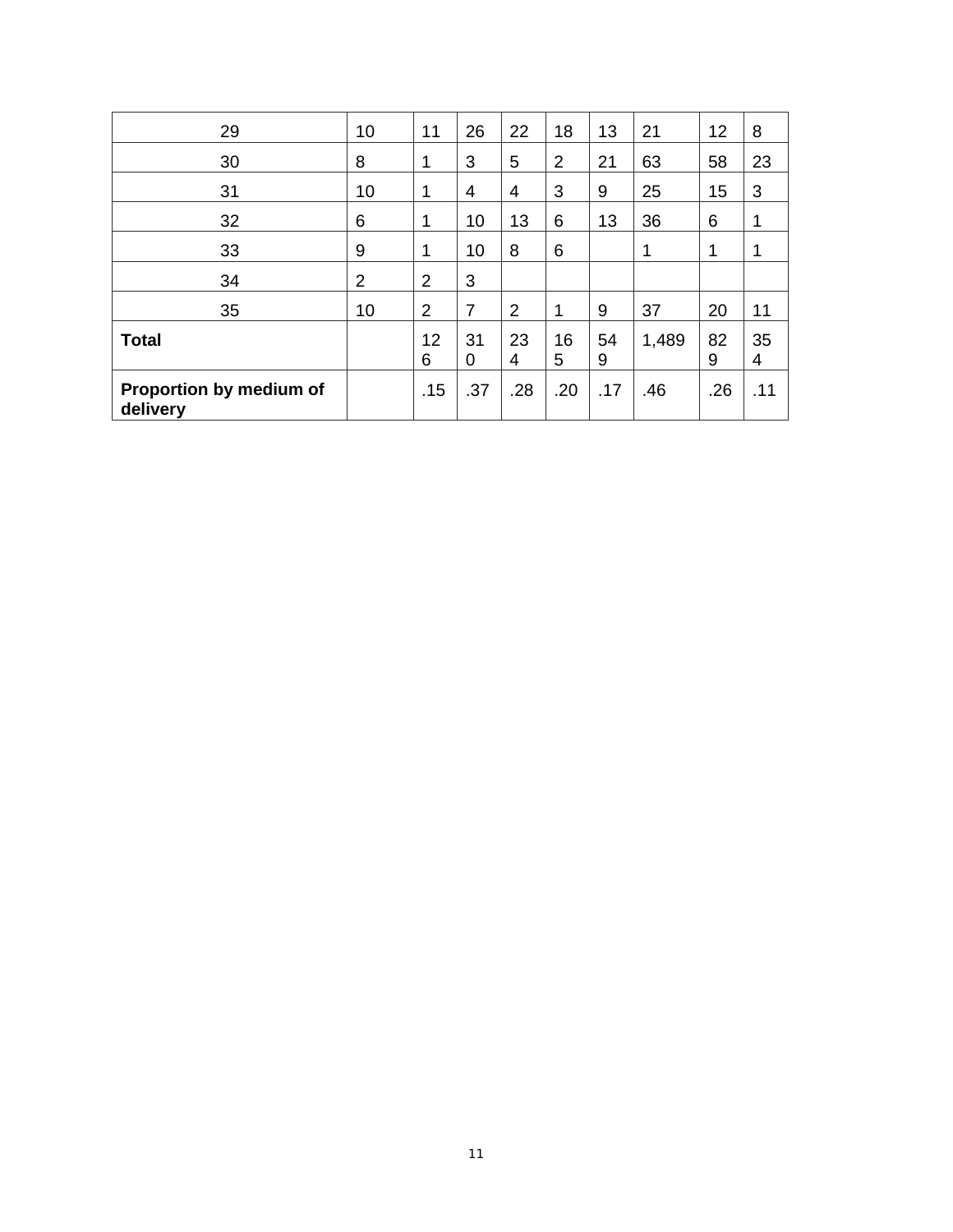*Numbers of results in each grade category for standard 90851 for each participating school by medium of delivery.*

|                           |                           | 90851                   |                           |                |                           |                          |                |              |                |  |  |
|---------------------------|---------------------------|-------------------------|---------------------------|----------------|---------------------------|--------------------------|----------------|--------------|----------------|--|--|
|                           |                           | <b>Digital</b>          |                           |                |                           | Paper                    |                |              |                |  |  |
| <b>School</b>             | <b>Decil</b><br>e         | N                       | A                         | M              | E                         | N                        | A              | M            | E              |  |  |
| $\mathbf{1}$              | $\boldsymbol{9}$          |                         | $\overline{7}$            | 9              | $\mathbf{1}$              | 44                       | 120            | 43           | 6              |  |  |
| $\overline{2}$            | $\overline{\mathbf{4}}$   | $\mathbf 1$             | $\overline{7}$            | 14             | 9                         | 81                       | 95             | 17           | 5              |  |  |
| $\ensuremath{\mathsf{3}}$ | 8                         |                         |                           |                |                           |                          |                |              |                |  |  |
| $\overline{\mathcal{A}}$  | $\overline{\mathbf{4}}$   | $\mathfrak{B}$          | 8                         | 6              | $\overline{\mathbf{4}}$   | 30                       | 65             | 23           | 8              |  |  |
| 5                         | $\bf 8$                   | $\mathbf{1}$            | $\overline{7}$            | 3              | $\mathbf 1$               | 22                       | 83             | 47           | 6              |  |  |
| $\,6$                     | $\boldsymbol{9}$          | $\mathsf 3$             | 28                        | 18             | 15                        | 3                        | 66             | 50           | 60             |  |  |
| $\overline{7}$            | 10                        | $\mathbf{1}$            | 8                         | 12             | 14                        | 5                        | 25             | 35           | 40             |  |  |
| 8                         | 10                        |                         | 5                         | 14             | $\overline{2}$            | 6                        | 36             | 60           | 41             |  |  |
| $\boldsymbol{9}$          | 10                        | $\overline{\mathbf{4}}$ | $\boldsymbol{9}$          | 5              | 1                         |                          | $\overline{4}$ | 6            |                |  |  |
| 10                        | $\mathbf{1}$              | 5                       | $\overline{2}$            |                |                           | 36                       | 34             | $\mathbf{1}$ |                |  |  |
| 11                        | $\sqrt{5}$                | $\overline{2}$          | $\boldsymbol{9}$          | 4              |                           | 72                       | 147            | 48           | 14             |  |  |
| 12                        | $\,6$                     |                         | $\mathbf{1}$              |                |                           |                          |                |              |                |  |  |
| 13                        | $\ensuremath{\mathsf{3}}$ | 13                      | 18                        | 6              | $\ensuremath{\mathsf{3}}$ | $\overline{2}$           | $\mathbf 1$    |              |                |  |  |
| 14                        | $\overline{7}$            |                         |                           | 4              | $\overline{2}$            | 17                       | 83             | 40           | 15             |  |  |
| 15                        | $\boldsymbol{9}$          |                         |                           |                |                           | 15                       | 36             | 12           | 5              |  |  |
| 16                        | $\ensuremath{\mathsf{3}}$ | 10                      | $\overline{7}$            | $\mathbf 1$    |                           | $\overline{4}$           | 4              |              | $\mathbf 1$    |  |  |
| 17                        | $\mathbf{1}$              |                         |                           |                |                           |                          |                |              |                |  |  |
| 18                        | 6                         | $\mathbf 1$             | 5                         |                |                           | 56                       | 95             | 33           | 12             |  |  |
| 19                        | 5                         | 1                       | $\mathsf 3$               |                | $\mathbf 1$               | $\overline{7}$           | 28             | 17           | 5              |  |  |
| 20                        | $\overline{\mathcal{A}}$  |                         |                           |                |                           | 17                       | 57             | 24           | $\overline{7}$ |  |  |
| 21                        | $\overline{4}$            | 10                      | 9                         | $\mathfrak{S}$ | $\mathfrak{B}$            | 13                       | 20             | 6            | 3              |  |  |
| 22                        | 8                         | 10                      | 19                        | 9              | 4                         | 15                       | 54             | 33           | 15             |  |  |
| 23                        | $\mathbf{1}$              | $\overline{2}$          | $\overline{2}$            | $\mathbf{1}$   |                           | $\mathbf{1}$             |                |              |                |  |  |
| 24                        | 6                         |                         | $\mathbf{1}$              | $\mathbf 1$    |                           | $\overline{\mathcal{A}}$ | 22             | 12           |                |  |  |
| 25                        | $\overline{4}$            | 25                      | 45                        | 10             | 3                         | $\mathfrak{S}$           | 14             |              | $\overline{2}$ |  |  |
| 26                        | $\,6\,$                   |                         |                           |                |                           | $\mathbf{1}$             | 13             | 14           | $\mathbf{1}$   |  |  |
| 27                        | $\boldsymbol{9}$          |                         | $\ensuremath{\mathsf{3}}$ | 6              | $\sqrt{3}$                | 15                       | 63             | 46           | 21             |  |  |
| 28                        | $\overline{7}$            |                         | $\mathbf{1}$              | $\mathbf 1$    |                           | 23                       | 47             | 17           | $\overline{7}$ |  |  |